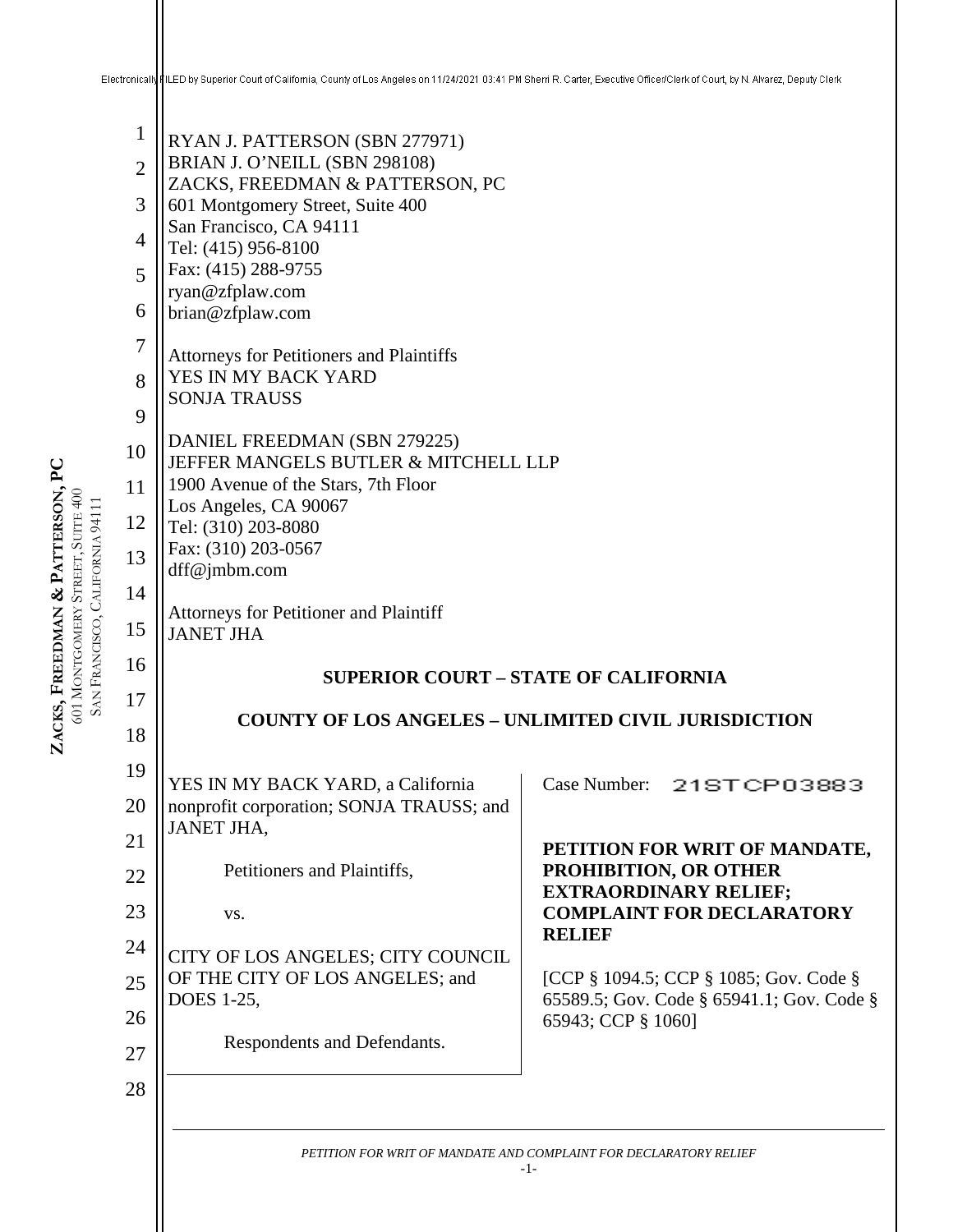1 2 3 4 5 6 7 8 Petitioners and Plaintiffs Yes In My Back Yard, Sonja Trauss, and Janet Jha (collectively, "Petitioners") by and through their attorneys, Zacks, Freedman & Patterson, PC and Jeffer Mangels Butler & Mitchell LLP, file this petition for writ of mandate and complaint for declaratory relief against respondents and defendants CITY OF LOS ANGELES, THE CITY COUNCIL OF THE CITY OF LOS ANGELES, and DOES 1-25 (collectively, "Respondents"), to compel Respondents to comply with their duties under the state Housing Accountability Act (Gov. Code § 65589.5), state Housing Crisis Act (Gov. Code § 65941.1), and state Permit Streamlining Act (Gov. Code § 65943), as further set forth below. Petitioners allege as follows:

#### **PARTIES TO THE ACTION**

10 11 12 13 14 15 16 17 18 19 20 21 22 23 1. Petitioner and Plaintiff Yes In My Back Yard ("YIMBY") is a § 501(c)(3) nonprofit corporation; YIMBY is the litigation affiliate of YIMBY Action, a § 501(c)(4) nonprofit corporation, whose membership cuts across socioeconomic lines, including members with very low, low, moderate, middle, and higher incomes ("YIMBY Members"). YIMBY's mission is to increase the accessibility and affordability of housing in California by enforcing state housing laws and by advocating for increased access to housing for households of all income levels, including for YIMBY Members who reside in, or wish to reside in, the City of Los Angeles. YIMBY has a direct and substantial interest in ensuring that Respondents' actions are in conformity with the requirements of law, that those requirements are properly executed, and that Respondents' duties are enforced. YIMBY Members, as well as the general public, will be adversely affected by the acts described herein and are aggrieved by the acts, decisions, and omissions of Respondents as alleged in this Petition and Complaint. YIMBY brings this Petition and Complaint on its own behalf and on behalf of others affected by Respondents' failure to comply with state law as alleged herein.

24 25 26 27 28 2. Petitioner and Plaintiff Sonja Trauss ("Trauss") is a natural person and a resident of the State of California, and she is the founder and director of YIMBY and a member of YIMBY Action. Trauss has a substantial interest in ensuring that Respondents' actions are in conformity with the requirements of law, that those requirements are properly executed, and that the public duties of Respondents are enforced.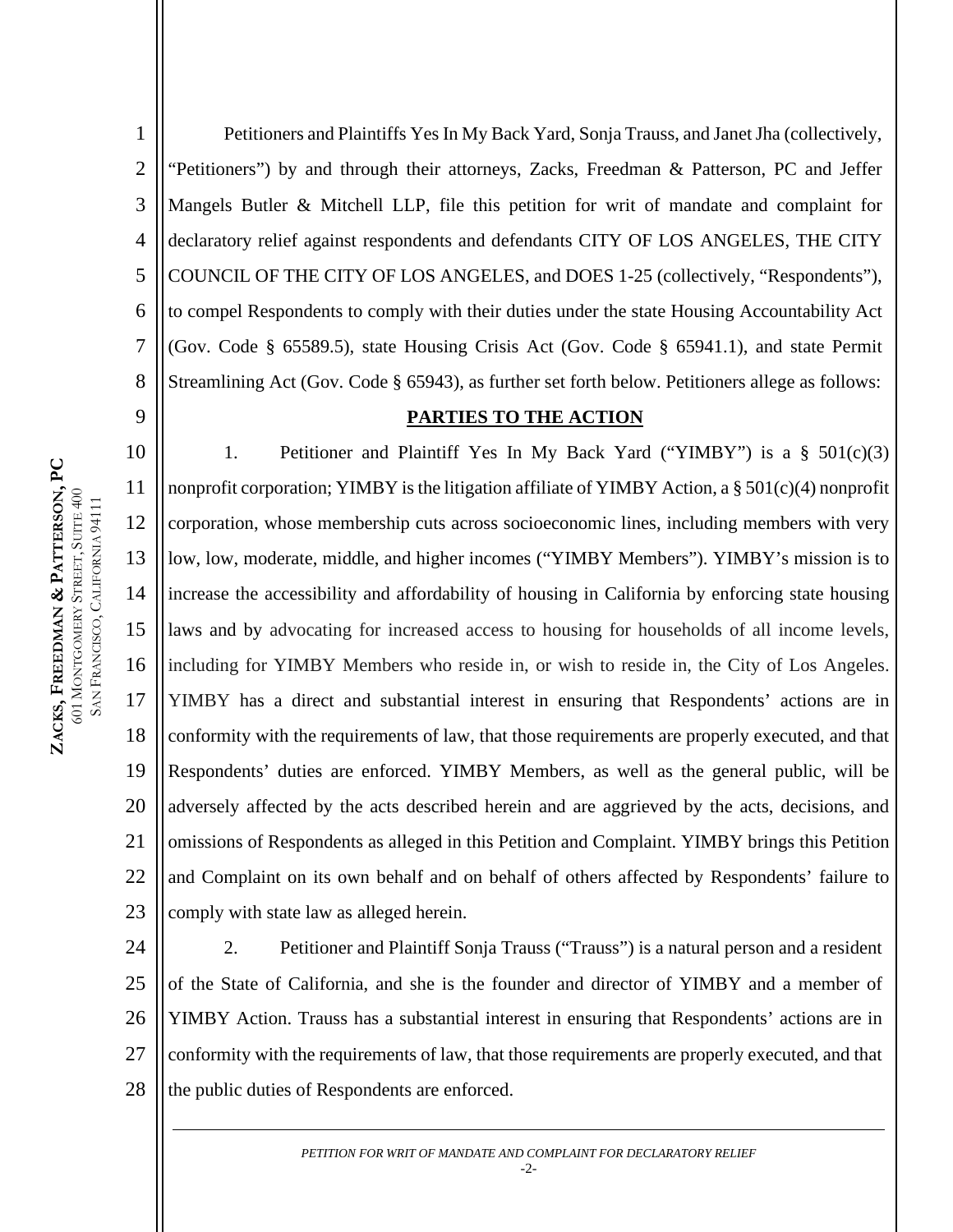3. Petitioner and Plaintiff Janet Jha ("Jha") is a natural person and a resident of the State of California. Jha is the owner of the real property commonly known as, and situated at, 5353 Del Moreno Drive, Los Angeles, California (the "Project Site").

4. Respondent and Defendant City of Los Angeles (the "City") is an incorporated municipality of the State of California.

6 5. Respondent and Defendant City Council of the City of Los Angeles (the "City Council") is the City's policy making, legislative, and quasi-judicial municipal body.

8 9 10 11 6. Petitioners are not aware of the identities of respondents/defendants DOES 1-25, who are responsible for the acts and omissions alleged herein and that caused damage to Petitioners; therefore, Petitioners will amend this Petition and Complaint when the true identities of DOES 1-25 are ascertained.

7. Petitioners are informed and believe that at all times mentioned in this Petition and Complaint, all respondents/defendants were the agents or employees of their corespondent/defendant, and in doing the things alleged in this Petition and Complaint, were acting within the course and scope of that agency and employment.

### **JURISDICTION AND VENUE**

17 18 19 8. Los Angeles County Superior Court has initial jurisdiction of the matters alleged herein pursuant to Code of Civil Procedure §§ 1094.5 and 1085, which authorizes the Court to issue a writ of mandate.

20 21 22 9. Venue is proper in this Court because the entire controversy occurred in Los Angeles County, and Respondents are situated in Los Angeles County. (Code Civ. Proc. §§ 394 & 395.)

23 24 10. This action is timely because it is brought within 90 days of a final action on a housing development project. (Gov. Code § 65589.5(m)).

25 26 11. Petitioners performed any and all conditions precedent to filing this action to the extent required by law, and exhausted all available administrative remedies.

- 27
- 28

**STATEMENT OF FACTS**

12. This case concerns Respondents' policies and practices which it institutes to

*PETITION FOR WRIT OF MANDATE AND COMPLAINT FOR DECLARATORY RELIEF* -3-

1

2

3

4

5

7

12

13

14

15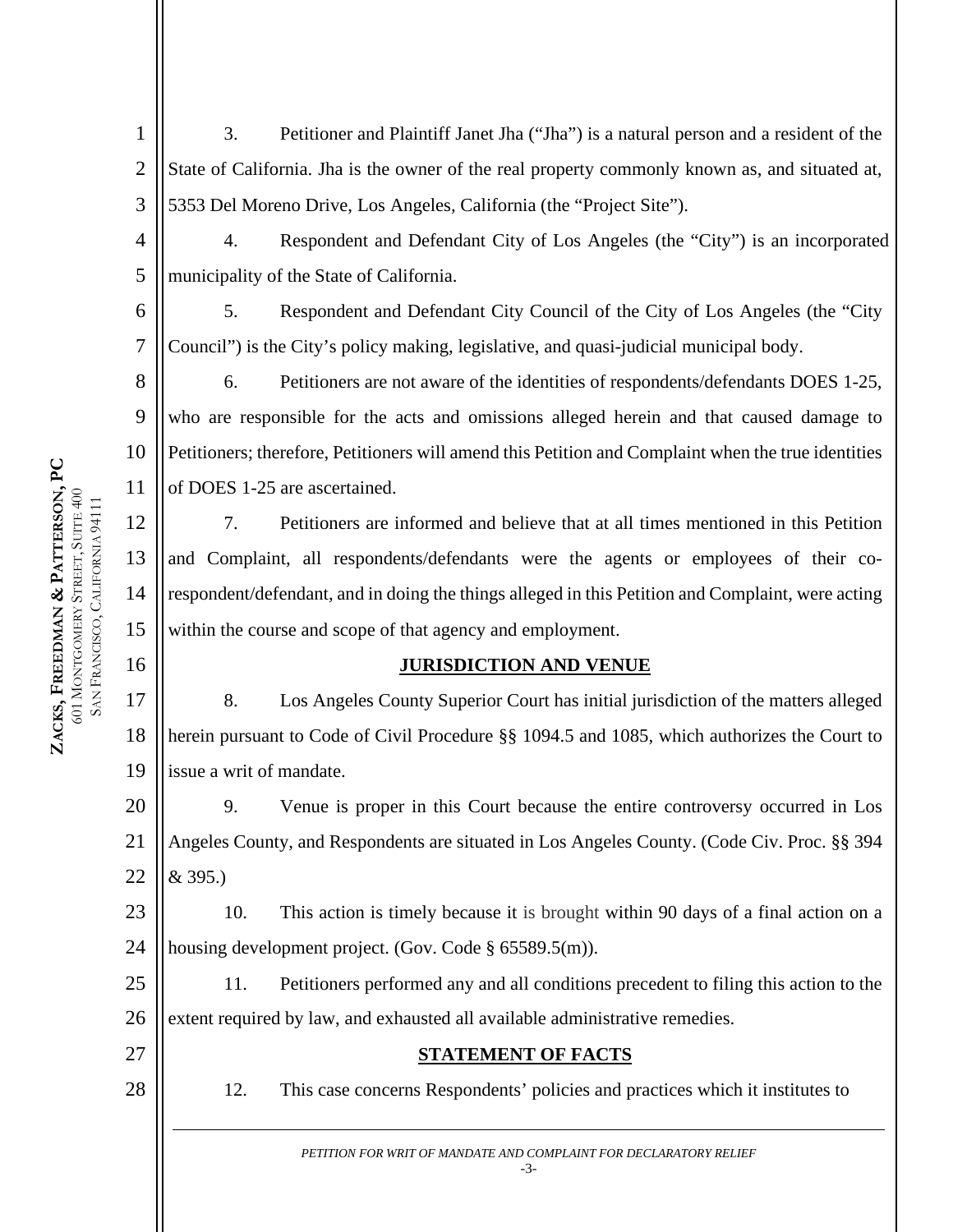1 2 3 4 5 6 7 8 9 10 avoid compliance with the most basic housing laws adopted by the California legislature to address the state's ongoing housing crisis. As illustrated in this case, Respondents' conduct includes, but is not limited to, (i) affirmatively subverting the Permit Streamlining Act and the Housing Crisis Act through arbitrary and bad-faith application procedures and policies, (ii) ignoring state housing laws that expressly permit multi-family housing on properties so long as the densities proposed are consistent with the densities in the City's general plan, regardless of a site's individual zoning, and (iii) denying applicants their appeal rights guaranteed by state law. These illegal policies and practices are applied by Respondents to avoid their obligations under state law, and to subvert the ability of applicants to benefit from the legal protections established for housing development projects under state law.

11 12 13 14 15 16 17 18 19 20 21 13. At issue in this case is a housing development project application submitted to Respondents by Jha, the owner of 5353 Del Moreno Drive, which is located within the Canoga Park - Winnetka - Woodland Hills - West Hills Community Plan ("Community Plan") area. In the Community Plan, which is part of the Land Use Element of the City's General Plan, Jha's parcel is designated "Limited Commercial." This designation allows for three different types of commercial zones: CR, CR1.5, and CR1. These zones also allow for multi-family residential uses with densities ranging from one unit per 800 square feet to one unit per 400 square feet of lot area. Despite the General Plan's Limited Commercial designation, however, the parcel is zoned RA-1, which only allows for one single-family dwelling per lot. The property is located adjacent to Ventura Boulevard, the largest commercial corridor in the City's San Fernando Valley community.

22 23 24 25 26 14. Jha sought to develop the Project Site with a multi-family development, which included designated affordable units. The proposed housing development project utilizes the density permitted by the Limited Commercial land use designation, in addition to a Density Bonus permitted by state law, to include one commercial unit and 67 residential dwelling units, with seven units designated for very-low-income households (the "Project").

27 28 15. On May 19, 2020, Jha's representative, Akhilish Jha, submitted a Preliminary Application for the Project pursuant to the procedures set forth in Gov. Code §65941.1, also

*PETITION FOR WRIT OF MANDATE AND COMPLAINT FOR DECLARATORY RELIEF*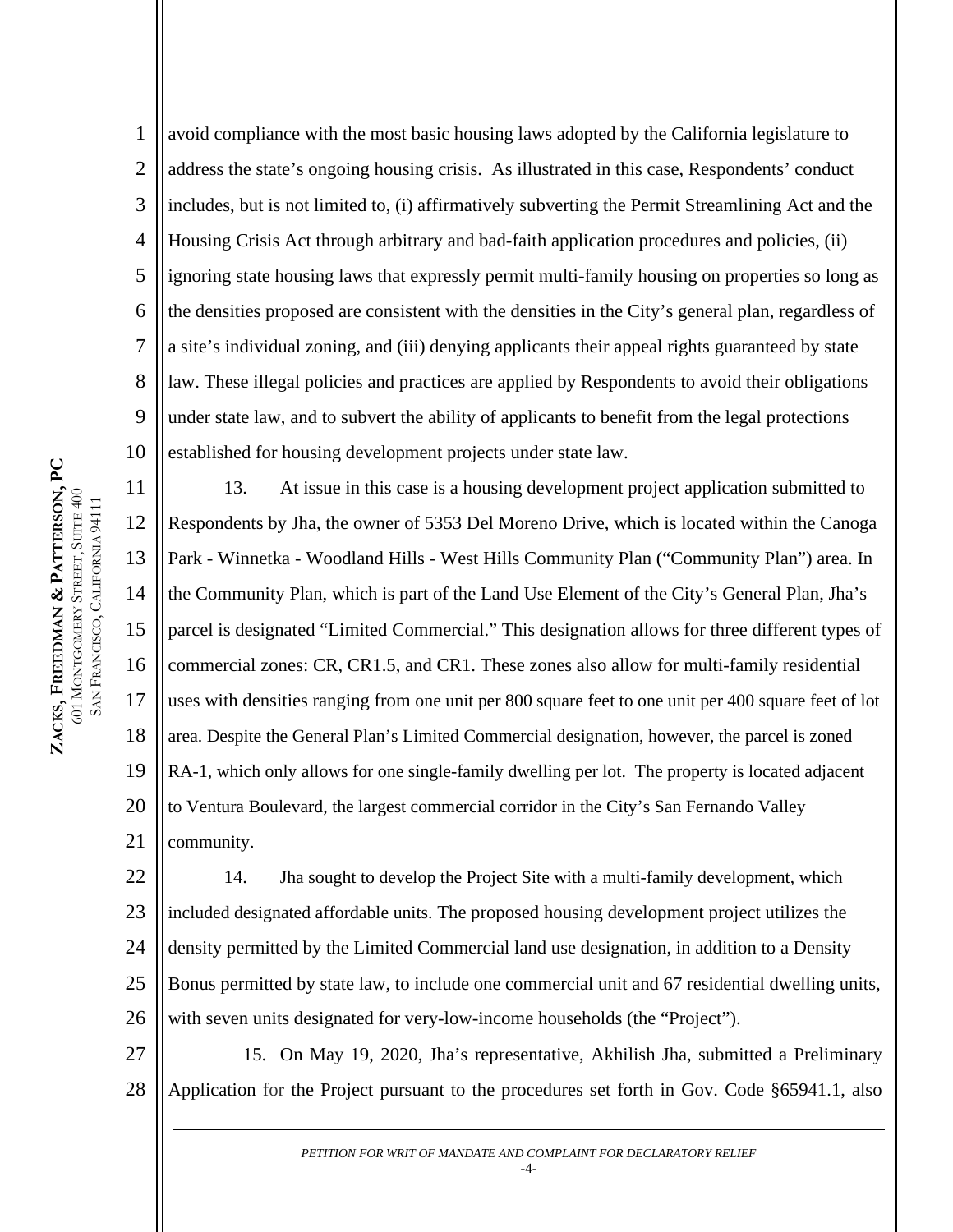7

8

9

10

11

12

13

14

17

1 2 3 4 5 known as the Housing Crisis Act or SB 330. Jha's application included all the information specifically listed in Gov. Code §65941.1 that is necessary for submittal of a complete Preliminary Application, such as the specific location; the existing uses on the project site; a site plan; the proposed land uses by number of units and square feet of residential development; and the proposed number of parking spaces.

6 16. On May 29, 2020, Jha paid a fee of \$1,060.26 in connection with the filing of the Preliminary Application.

17. Ten days later, Respondents informed Jha that the Preliminary Application included "inaccurate statements on the application regarding the proposed entitlement path." Specifically, Respondents stated that the Project was noncompliant with the project site's RA-1 zoning, is not eligible for a density bonus because only one unit is allowed on the Project Site per the RA-1 zoning, and the Project would require a rezoning of the Project Site. Respondents also directed Jha to the Housing Services Unit to "verify the appropriate entitlement path" and to secure a signed Affordable Housing Referral Form.

15 16 18 19 18. Gov. Code § 65941.1, which establishes the required contents of a Preliminary Application, does not require an applicant to include a proposed entitlement path. Respondents' own SB 330 Preliminary Application form similarly does not require an applicant to identify a proposed entitlement path. SB 330 does not require a proposal to be compliant with any standards or criteria, nor does SB 330 require an agency to make a compliance determination.

20 21 22 23 24 25 26 27 28 19. Pursuant to the application procedures set forth in SB 330, an applicant must first submit a Preliminary Application consistent with Government Code § 65941.1, and pay the associated processing fees. No affirmative determination by local government regarding the completeness of a preliminary application is required. Within 180 days of the Preliminary Application submittal, the applicant must submit the full project application, containing all of the information required by the local agency's application checklist pursuant to Government Code §§ 65940, 65941, and 65941.1. The local agency then has 30 days to determine application completeness, and provide in writing both the determination of whether the application is complete and, when applicable, a list of items that were not complete. If written notice is not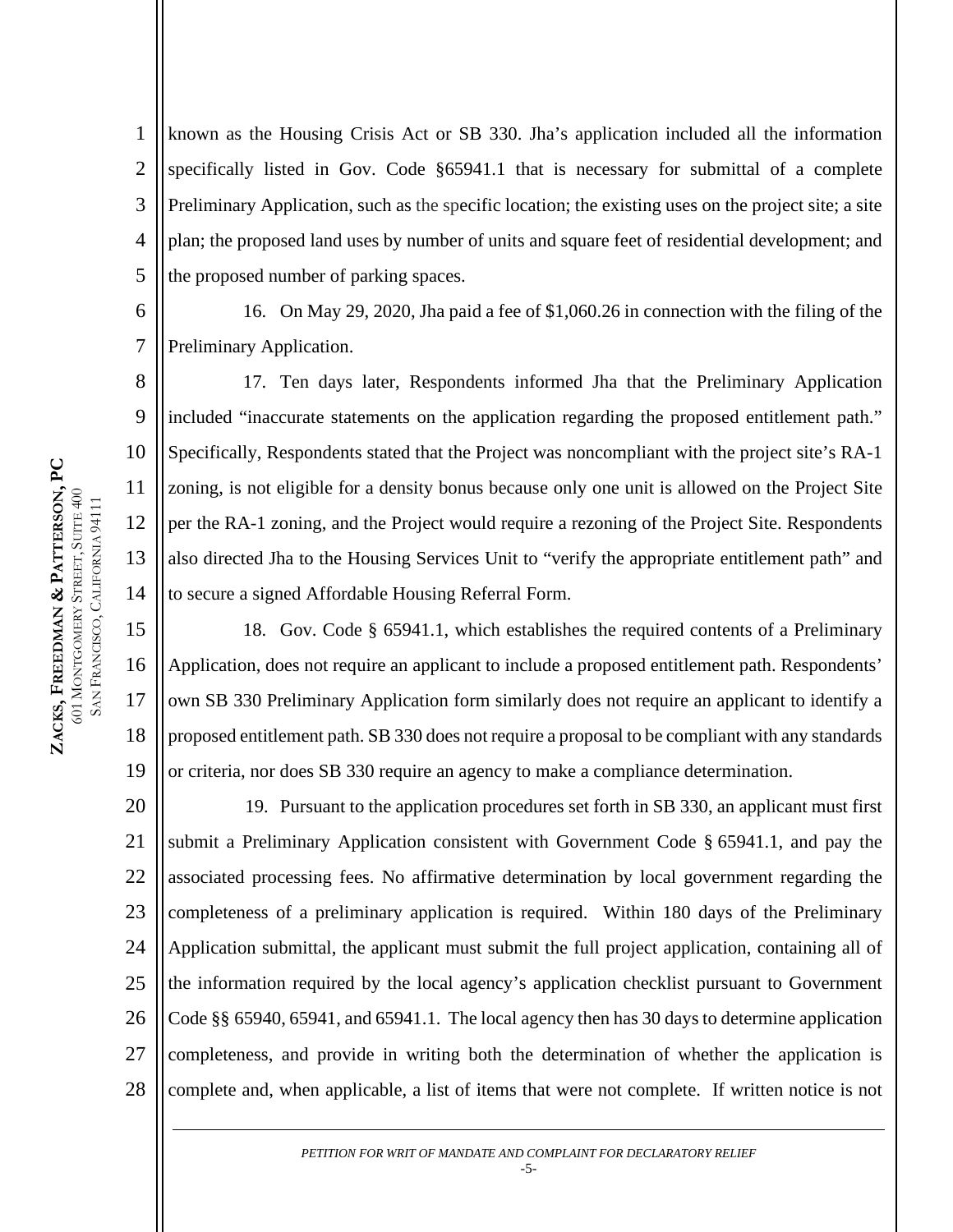4

5

6

7

8

9

10

11

12

1 2 provided within 30 days, the application is deemed complete pursuant to Government Code § 65943.

20. If the local agency finds the application to be incomplete, an applicant has 90 days to correct any deficiencies, and upon resubmittal the local agency once again has 30 days to evaluate the corrected submittal. If the application is again determined by the local agency to be incomplete in a timely manner, the applicant is provided a right to appeal.

21. From the date the project application is completed or deemed complete, the local agency has 30 days to explain the reasons why the local agency considers the housing development to be inconsistent, non-compliant, or non-conformant with applicable provisions. If no explanation is provided, the project is deemed consistent, compliant, and in conformity with applicable plans, programs, policies, ordinances, standards, requirements, and other similar provisions pursuant to Government Code § 65589.5(j)(2).

13 14 15 16 17 18 22. On August 17, 2020, Jha submitted a completed Affordable Housing Referral Form to Respondents' Housing Services Unit as directed. Respondents' Housing Services Unit refused to process an invoice or return a signed Affordable Housing Referral Form because it concluded that the proposed Project was noncompliant with the Project Site's RA-1 Zoning. Respondents' staff also refused to sign the Geographic Project Planning Referral Form for the same reason.

19 20 21 22 23 24 25 23. On August 18, 2020, pursuant to the procedures set forth in SB 330, Jha submitted a complete development application to Respondents' Department City Planning. Pursuant to SB 330, the City is provided 30 days to determine the completeness of the Project application; otherwise the application is deemed complete under state law, even if it is in fact deficient. Included in the Project application were the two unsigned "referral forms," which were included because Respondents' application checklist states that the forms are required as part of the initial application.

26 27 28 24. On September 18, 2020, 31 days after Jha submitted the complete Project application, Respondents issued Jha a completed "CP-7782.1 DCP Application Checklist and Deemed Complete" form. The form contains an exhaustive list of documents and materials

> *PETITION FOR WRIT OF MANDATE AND COMPLAINT FOR DECLARATORY RELIEF* -6-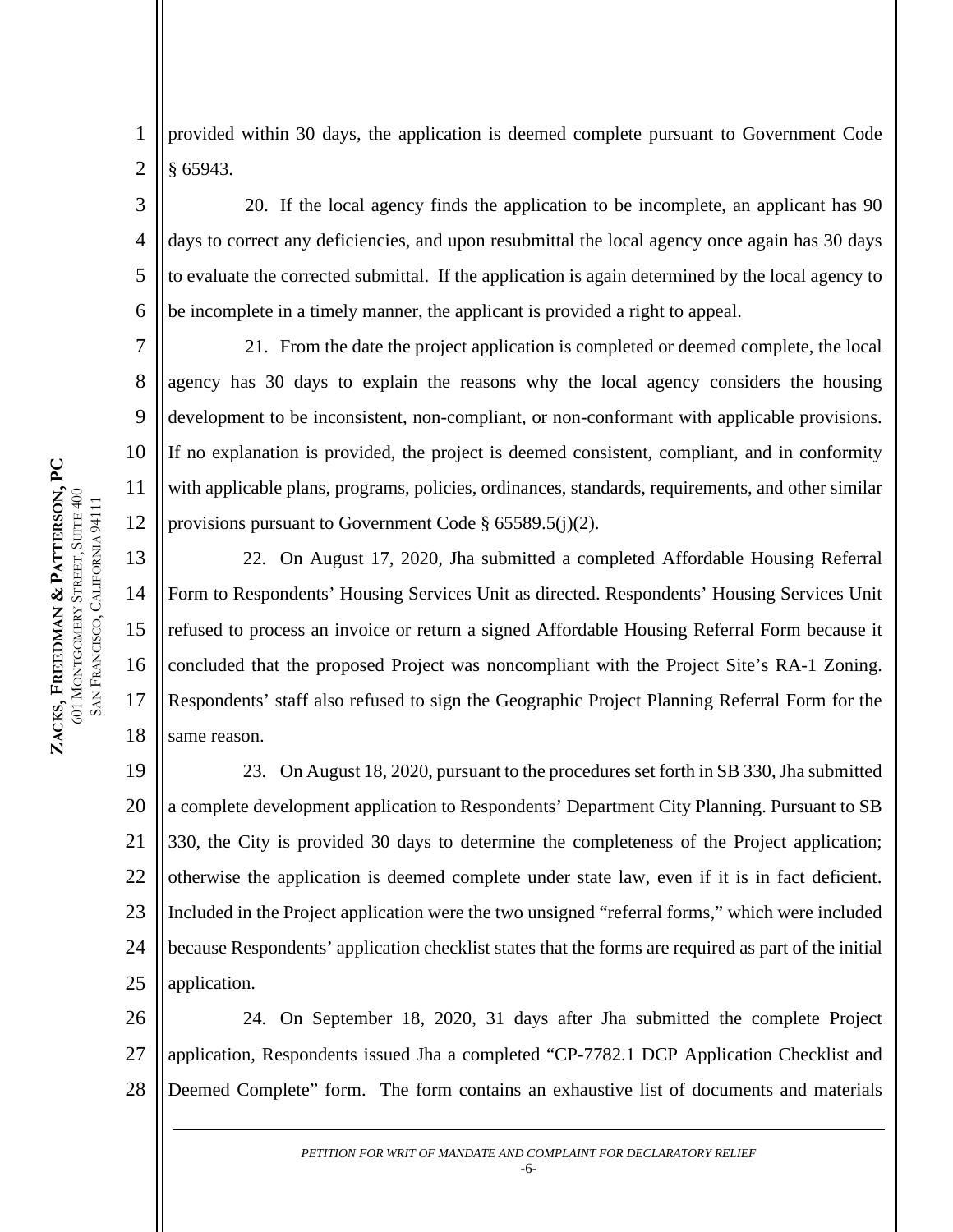11

12

13

14

15

1 2 3 required by the City for a complete application, and the last page of the form includes a checked box, which states that "[t]here are portions of your application that have been determined to be 'incomplete' for filing purposes."

4 5 6 7 8 9 25. On January 21, 2021, Jha submitted all the documents identified on the form CP-7782.1. On February 26, 2021 – 36 days later – Respondents notified Jha that the application was still incomplete. The reason Respondents gave for finding the application incomplete were (1) the Project as submitted was inconsistent with the Project Site's RA-1 zoning; and (2) the Project application lacked Department of City Planning staff signatures on the Affordable Housing and Geographic Project Planning Referral forms.

26. On February 26, 2021, Jha requested an appeal of Respondents' completeness determination pursuant to the PSA appeal process outlined in Gov. Code § 65943. Rather than provide an appeal, Respondents claimed that Jha's failure to provide the signed forms, which Respondents themselves refused to sign, caused the application to be "unacceptable." Respondents further claimed that an "unacceptable" application is not actually an application at all, and therefore is not subject to the PSA's appeal provisions.

16 17 18 19 20 21 22 27. Over the next several months, Jha made numerous attempts to move forward with the housing development application as proposed. Respondents repeatedly refused to take any action on the application due to the "missing" signed forms, which Respondents' own staff repeatedly refused to sign. Rather than take any action on the application at all, Respondents demanded that Jha reduce the density of the proposed Project to be compliant with the Project Site's RA-1 zoning (even though the project's proposed density is compliant with the Limited Commercial general plan designation) or seek a rezoning of the Project Site.

23 24 25 26 27 28 28. In June of 2021, Jha retained an attorney, who submitted a letter to Respondents' Department of City Planning demanding Jha be given an opportunity to appeal its determination that the application was incomplete. In response to this letter, Respondents consented and provided Jha an opportunity to appeal, even though Gov. Code § 65943 requires a final written determination on a PSA appeal within 60 days of the appeal request, and Jha had originally requested an appeal four months earlier. Respondents granted Jha the right to appeal their

> *PETITION FOR WRIT OF MANDATE AND COMPLAINT FOR DECLARATORY RELIEF* -7-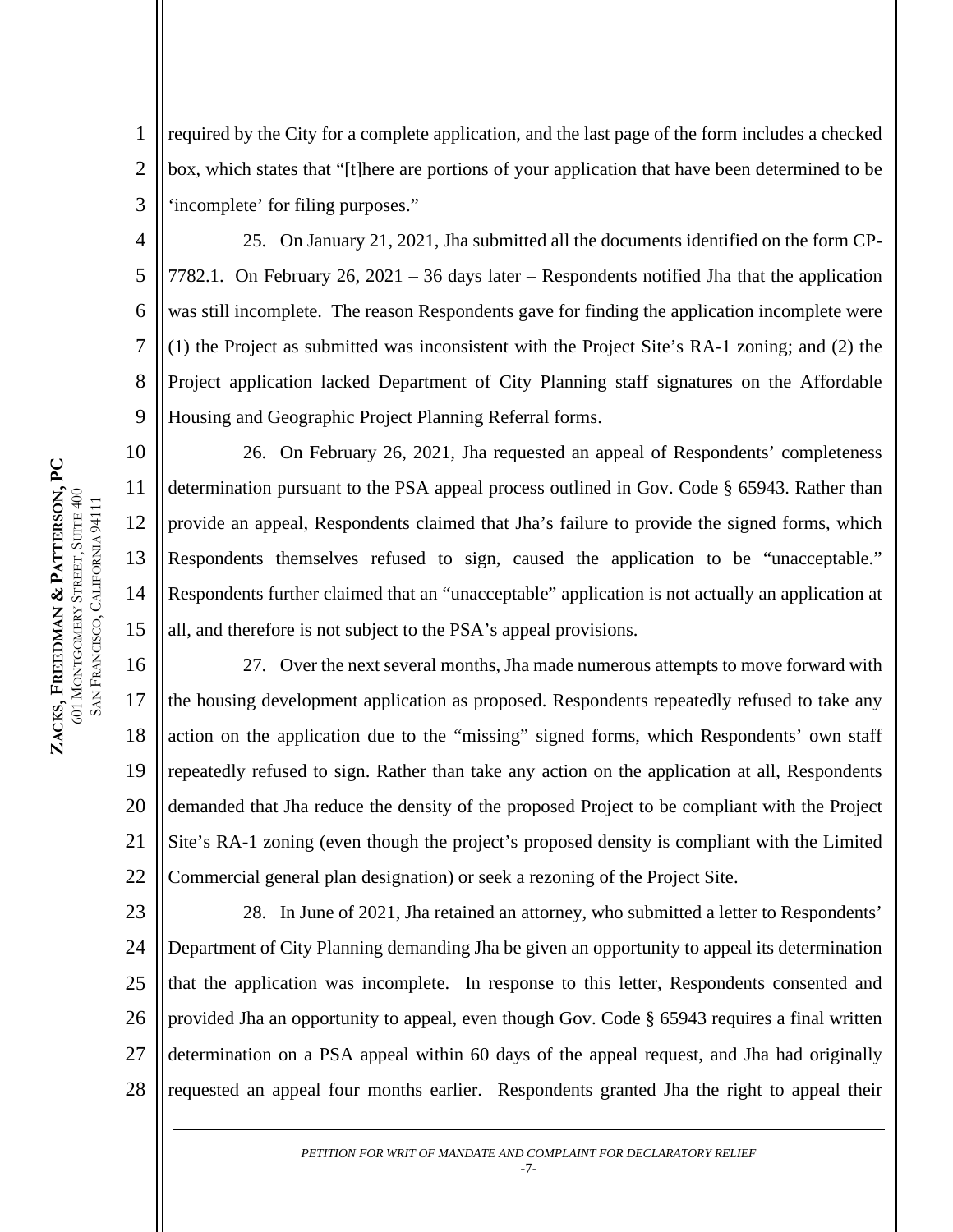9

10

11

12

13

14

15

1 2 3 determination that the application was incomplete, but maintained that it had never actually received an application, a position that defies logic. Nevertheless, an appeal was filed by Jha, and was scheduled to be heard by the City Council.

4 5 6 7 29. On August 31, 2021, the Planning and Land Use Management Committee ("PLUM") of the City Council held a hearing on Jha's PSA appeal. Jha, Petitioners YIMBY and Trauss participated in the appeal, including providing written comments prior to the hearing and oral testimony during the hearing.

30. In its presentation to the PLUM Committee, Department of City Planning staff recommended denial of the appeal, because (1) Jha did not provide the signed referral forms, which Respondents themselves refused to sign, and (2) Jha's application was never "received" by Respondents because it was not complete, and therefore the 30-day PSA completeness determination requirement was not triggered. Staff further explained to the PLUM Committee that, even if a PSA completeness determination was required, Jha's application was not complete because the application did not include the signed forms that Respondents themselves had refused to sign.

16 17 18 19 20 21 22 31. PLUM also found that the HAA's 30-day compliance determination requirement was not triggered because Jha's application was not complete, even though the reason Respondents refused to deem the application complete was due to Respondents' erroneous compliance determination. Respondents unironically explained that because "the project as proposed does not comply with the objective standards of the RA zone . . . the proposed development does not trigger the requirement of a consistency determination pursuant to Government Code Section 65589.5(i)(2)." As a result, PLUM unanimously denied Jha's appeal.

23 24 25 26 27 28 32. On September 1, 2021, 379 days after Jha submitted an application for a proposed housing development project, the full City Council held a hearing and similarly denied Jha's PSA appeal. According to the City Council's findings, Jha's application does not and will not exist until Jha reduces the density of the proposed project or seeks a rezoning. Until Jha complies with Respondents' demand, Respondents believe that the requirements of the PSA and HAA are not applicable to them.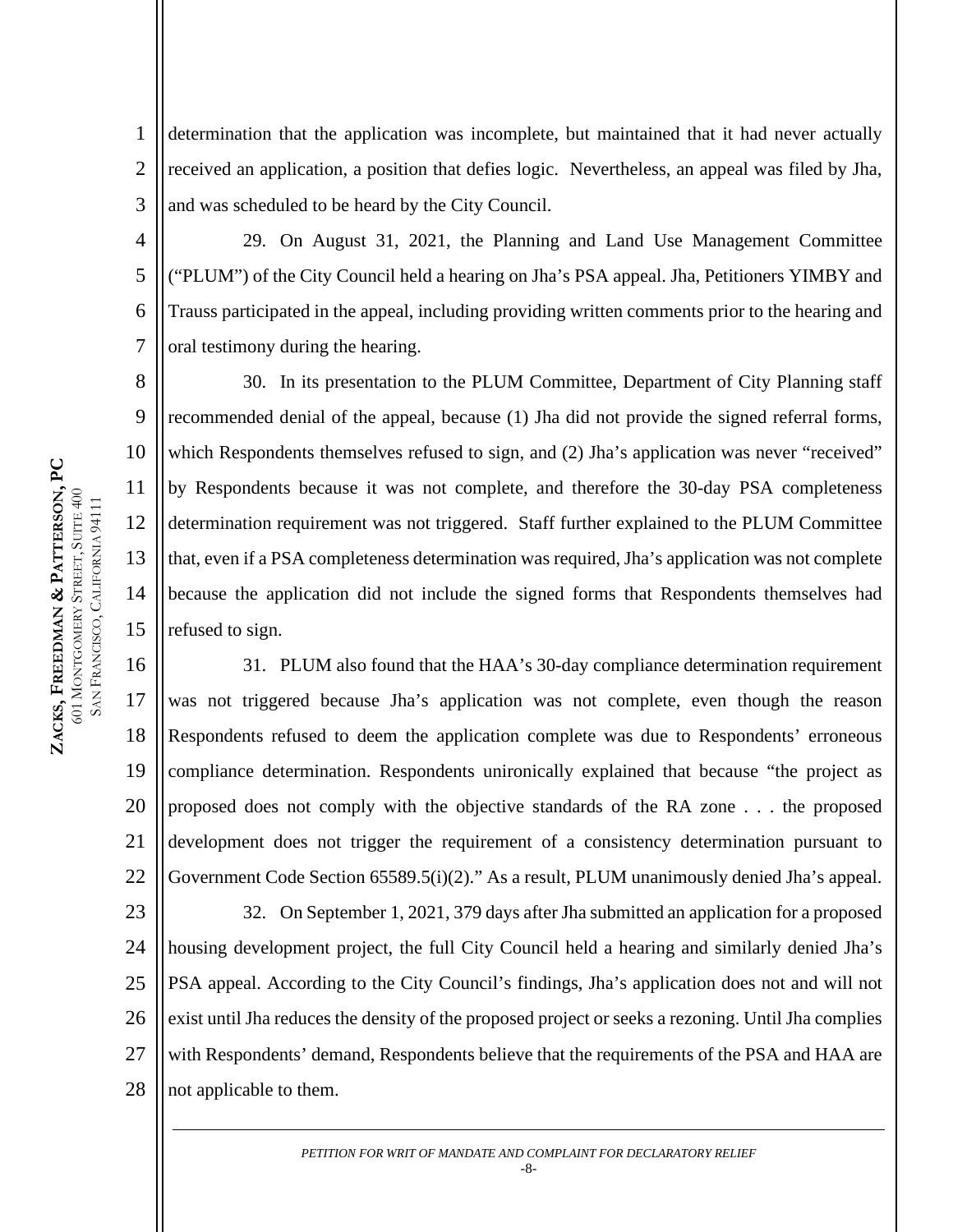33. The City's actions in this case, and in others, constitute a clear attempt to avoid the mandates of state law.

8 9 34. The state Permit Streamlining Act (PSA), codified at Gov. Code § 65920 et al., is intended to expedite decisions on development projects. The PSA requires public agencies to compile lists that specify the information that will be required from an applicant for a development project (Gov. Code § 65940); includes strict timelines for agencies to determine whether an application is complete (Gov. Code § 65943); and provides a process for an applicant to appeal a completeness determination wherein an agency must make a final determination on the appeal within 60 days (Gov. Code § 65943).

35. Respondents have a long history of refusing to accept permit applications for filing in order to circumvent the PSA's deadlines, a practice that courts have found "improper" and "not to be condoned." (*Pacific Palisades Bowl Mobile Estates, LLC v. City of Los Angeles*  $(2010)$  187 Cal App.  $4<sup>th</sup>$  1461, 1473.)

14 15 16 17 18 19 20 36. The state Housing Crisis Act, commonly referred to as SB 330, added a Preliminary Application process to the PSA specifically for housing development projects. (Gov. Code §65941.1) The Preliminary Application process states that an applicant "shall be deemed to have submitted a Preliminary Application" upon providing the information specifically listed in Gov. Code § 65941.1. Once a complete Preliminary Application has been submitted, a project receives vested rights and may only be subjected to the ordinances, policies, and standards adopted and in effect at the time the Preliminary Application is submitted.

21 22 23 24 25 26 27 37. SB 330 explicitly states that no affirmative determination regarding completeness of the Preliminary Application by an agency is required. SB 330 does not include any provisions that require a Preliminary Application to be consistent with general plan, zoning, and subdivision standards and criteria. SB 330 does not allow an agency to refuse to accept a Preliminary Application that contains all required information based upon a determination of the project's noncompliance with applicable general plan, zoning, and subdivision standards and criteria, nor does SB 330 include any compliance determination process at all.

28

38. The state Housing Accountability Act (HAA), codified at Gov. Code § 65589.5,

*PETITION FOR WRIT OF MANDATE AND COMPLAINT FOR DECLARATORY RELIEF* -9-

**ZACKS, FREEDMAN**  ZACKS, FREEDMAN & PATTERSON, PC **PATTERSON, PC**  601 MONTGOMERY STREET, SUITE 400 SAN FRANCISCO, CALIFORNIA 94111 FRANCISCO, CALIFORNIA 94111 1

2

3

4

5

6

7

10

11

12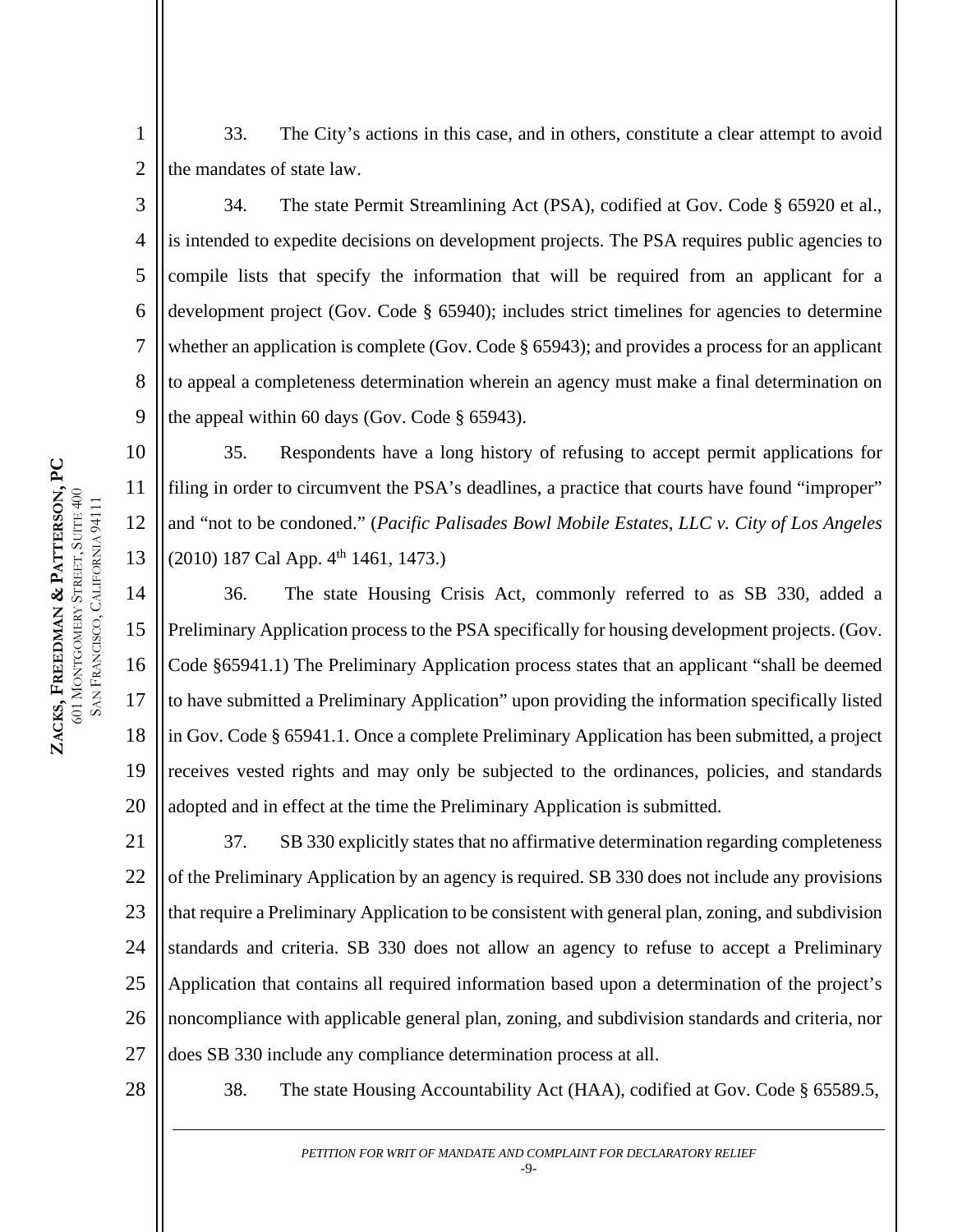8

9

10

11

12

13

1 2 3 4 5 6 provides a process for a local agency to inform applicants whether it considers a housing development project to be not in compliance with applicable, objective general plan, zoning, and subdivision standards and criteria. For projects with 150 or fewer units, the HAA states that written compliance documentation shall be provided "[w]ithin 30 days of the date that the application for the housing development project is determined to be complete" pursuant to the PSA. (Gov't Code 65589.5(h)(6).)

39. The HAA limits the ability of local governments to disapprove housing development projects that comply with applicable, objective general plan, zoning, and subdivision standards and criteria or impose conditions that a project be developed at a lower density. The HAA defines "disapprove" as any instance in which an agency "[v]otes on a proposed housing development project application and the application is disapproved, including any required land use approvals or entitlements necessary for the issuance of a building permit." (Gov't Code  $65589.5(j)(2)$ .)

14 15 16 17 18 19 40. In enacting the HAA, the Legislature found and declared that California housing has become the most expensive in the nation and that the excessive cost of the state's housing is partially caused by policies of many local governments that limit the approval of housing. (Gov't Code  $65589.5(a)(1)$ .) The Legislature further declared that the HAA "should be interpreted and implemented in a manner to afford the fullest possible weight to the interest of, and the approval and provision of, housing." (*Id*.)

20 21 22 23 24 25 26 27 28 41. In 2018, the California Legislature enacted AB 3194 to amend and strengthen the HAA by prohibiting a local government from requiring a rezoning when a housing development project complies with objective general plan standards, but the zoning for the project site is inconsistent with the general plan. (Gov't Code 65589.5(j)(4).) AB 3149 was designed to discourage local governments from maintaining low density zoning in order to require project-by-project rezoning, even when a project complies with the densities allowed in the general plan, because "[s]uch actions are a way for locals to evade compliance with the HAA, on the grounds that projects are subsequently inconsistent with existing zoning standards." (Senate Floor Analysis, 8/18/2018, p. 4.) AB 3149 was specifically designed to

> *PETITION FOR WRIT OF MANDATE AND COMPLAINT FOR DECLARATORY RELIEF* -10-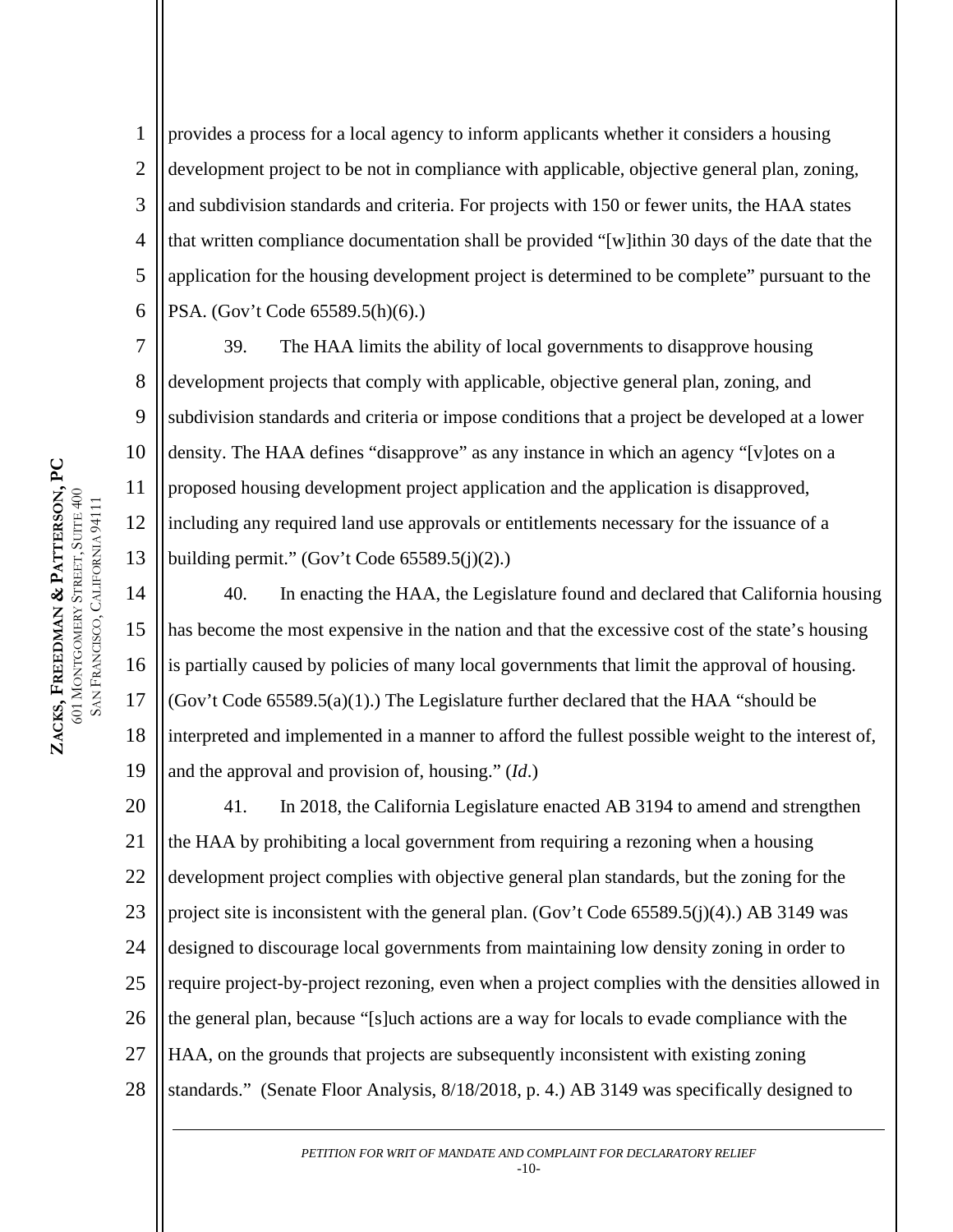7

8

9

10

11

17

1 2 3 4 5 close the zoning inconsistency loophole, which "according to a recent report by Berkeley Law School, of 152 housing projects processed in two of California's largest jurisdictions over the last three years, in fully 78 instances the jurisdiction required a rezoning or a variance–yet in only 6 instances did the project need a general plan amendment." (Assembly Committee on Local Government Analysis, 5/9/2018, p. 6.)

42. The Legislature's intent in AB 3194 was clearly to reiterate the primacy of the general plan by not requiring a rezoning in cases where zoning is inconsistent with the general plan, while also adding language to the HAA that zoning standards shall only be "applied to facilitate and accommodate development at the density allowed on the site by the general plan and proposed by the proposed housing development project." (Gov't Code 65589.5(j)(4).)

12 13 14 15 16 43. Moreover, as the Project included a Density Bonus under state law, it is subject to the provisions of Government Code § 65915(f), which permits a density increase over and above the "Maximum Allowable Residential Density." In circumstances where the *density* permitted under a site's zoning is inconsistent with the *density* permitted under the applicable General Plan, Government Code § 65915(o) expressly states that the Maximum Allowable Residential Density shall be calculated applying the density permitted in the general plan, and not the zoning.

18 19 20 21 22 23 24 25 26 27 28 44. Respondents have informed Jha of their opinion that the Project Site's RA-1 zoning - which completely prohibits multi-family housing and only allows one dwelling per lot - is consistent with the Project Site's Limited Commercial designation and associated density, which otherwise allows for multi-family residential uses with densities ranging up to one unit per 400 square feet. Based on this erroneous conclusion, Respondents informed Jha that she would be forced to seek a rezoning of the site or reduce the density of the proposed project, even though the Project is consistent with the Project Site's Limited Commercial general plan designation, and the HAA requires that zoning standards be applied to facilitate and accommodate development at the density allowed on the site by the general plan. Respondents also informed Jha that the project is not eligible for a Density Bonus because the site's zoning only allows one unit, even though the Maximum Allowable Residential Density of the Project Site's Limited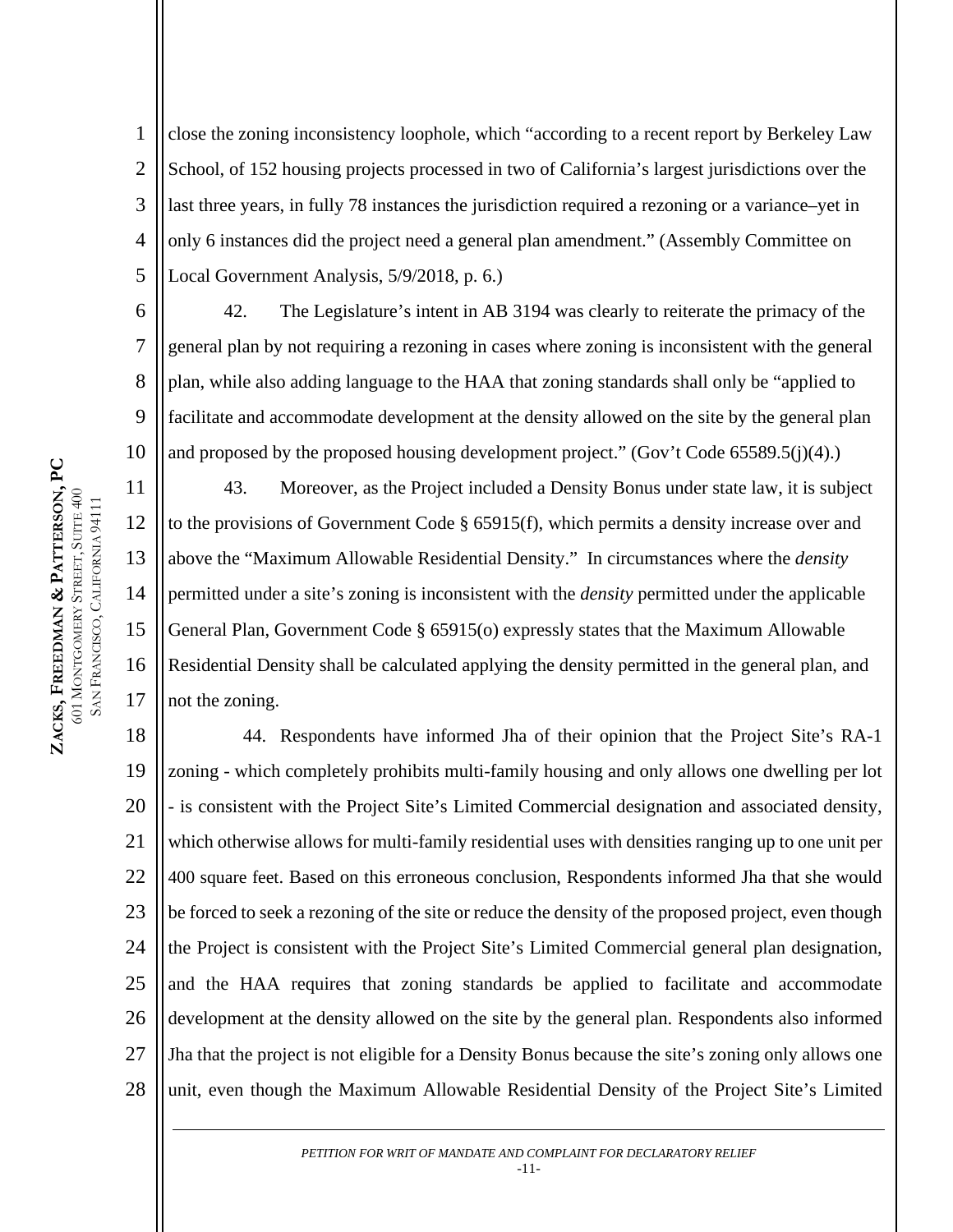4

5

6

7

8

9

10

11

12

13

14

15

16

17

18

1 2 3 Commercial general plan designation is one unit per 400 square feet. In fact, unless Jha complies with this demand, Respondents will refuse to accept that Jha has submitted an application for the project at all.

#### **FIRST CAUSE OF ACTION**

### **(Writ of Mandate - CCP § 1094.5 and/or § 1085; Gov. Code § 65920 – Against All Respondents)**

45. Petitioners incorporate here by reference the allegations contained in Paragraphs 1 through 44 of this Petition and Complaint.

46. Petitioners, YIMBY Members, and the public each have beneficial interests that have been, and will further be, severely injured and adversely affected if Respondents' actions are not set aside and invalidated, and if Respondents' interpretation of the requirements of the PSA are allowed to be enforced against Petitioners, YIMBY Members, and others similarly situated. Petitioners' interests include ensuring that Respondents comply with state laws requiring that they expedite decisions on development projects, particularly housing development projects to address the housing needs of California residents; ensuring that Respondents' actions are in conformity with the requirements of state law; and having those requirements properly executed and their public duties enforced. Petitioners have a clear, present, and legal right to Respondents' performance of their legal duties as described herein. Respondents have failed to perform their duties.

19 20 21 22 23 24 25 26 27 47. As detailed above, the PSA requires public agencies to compile lists that specify the information that will be required from an applicant for a development project, and it includes strict timelines for agencies to determine whether an application is complete. The PSA's process is informational, not substantive. Respondents' refusal to accept an application based solely on purported noncompliance with substantive zoning standards and criteria, rather than incomplete information, is a clear effort by Respondents to avoid the PSA's state-mandated timing requirements. Moreover, Respondents erred and abused their discretion in finding that the Project application was not "deemed complete" pursuant to state law due to Respondents' failure to timely provide written notice to Jha that it was in-fact, incomplete.

28

48. The PSA also requires agencies to provide a process for an applicant to appeal a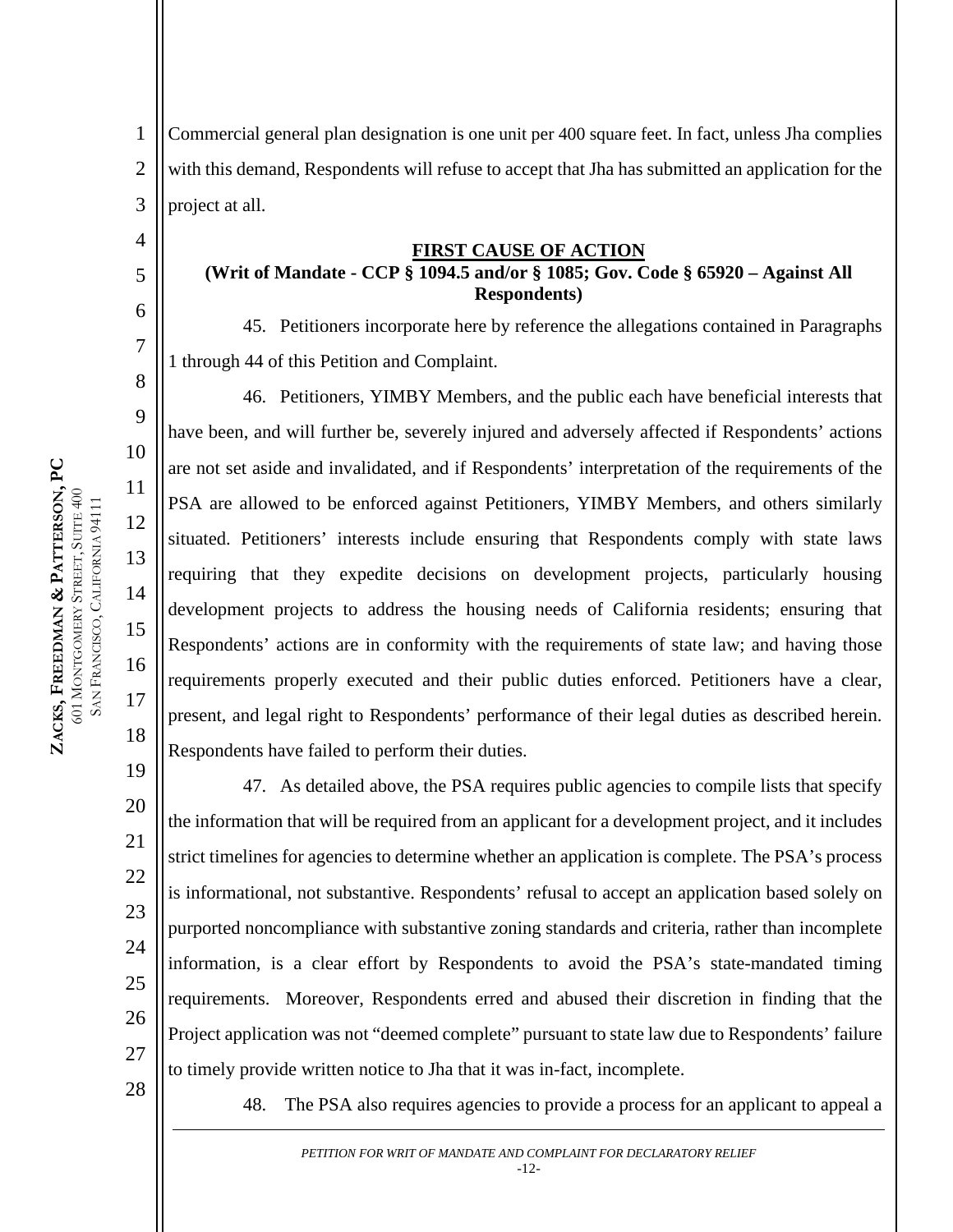9

10

11

12

13

14

15

1 2 3 4 5 6 7 completeness determination whereby an agency must make a final determination on the appeal within 60 days. As a consequence of Respondents' refusal to even accept an application based on purported noncompliance with substantive zoning standards and criteria, Respondents refused an appeal right for more than five months based on a claim that an application did not exist (until Jha retained an attorney). Respondents' actions are a clear effort to avoid the requirements of the PSA and deny Petitioners, YIMBY Members, and others similarly situated their state-mandated appeal rights.

49. SB 330 added a Preliminary Application process to the PSA specifically for housing development projects, and it states that a Preliminary Application shall be deemed complete upon providing certain specific information. The Preliminary Application process is similarly informational, not substantive. Respondents' refusal to accept a Preliminary Application based solely on purported noncompliance with substantive zoning standards and criteria, rather than incomplete information, is a clear effort by Respondents to avoid providing Petitioners, YIMBY Members, and others similarly situated the protections of SB330's state mandated vesting rights.

16 17 18 19 20 21 22 23 50. Petitioners have no plain, speedy, and adequate remedy in the ordinary course of law to challenge the Respondents' actions, and a writ of mandate under Code of Civil Procedure § 1094.5 and/or § 1085 is the prescribed remedy for violations of this type. Petitioners have performed all conditions precedent to the issuance of a writ of mandate. Petitioners seek an immediate stay or other appropriate relief, including an injunction, declaration, and/or order, commanding Respondents to perform their legal duties under the PSA, including with respect to the Preliminary Application and development application for the proposed Project at 5353 Del Moreno Drive.

## 24

25 26

27

28

**SECOND CAUSE OF ACTION (Writ of Mandate - CCP § 1094.5 and/or § 1085; Gov. Code § 65589.5 – Against All Respondents)**

51. Petitioners incorporate here by reference the allegations contained in Paragraphs 1 through 50 of this Petition and Complaint.

52. Petitioners, YIMBY Members, and the public each have beneficial interests that

*PETITION FOR WRIT OF MANDATE AND COMPLAINT FOR DECLARATORY RELIEF* -13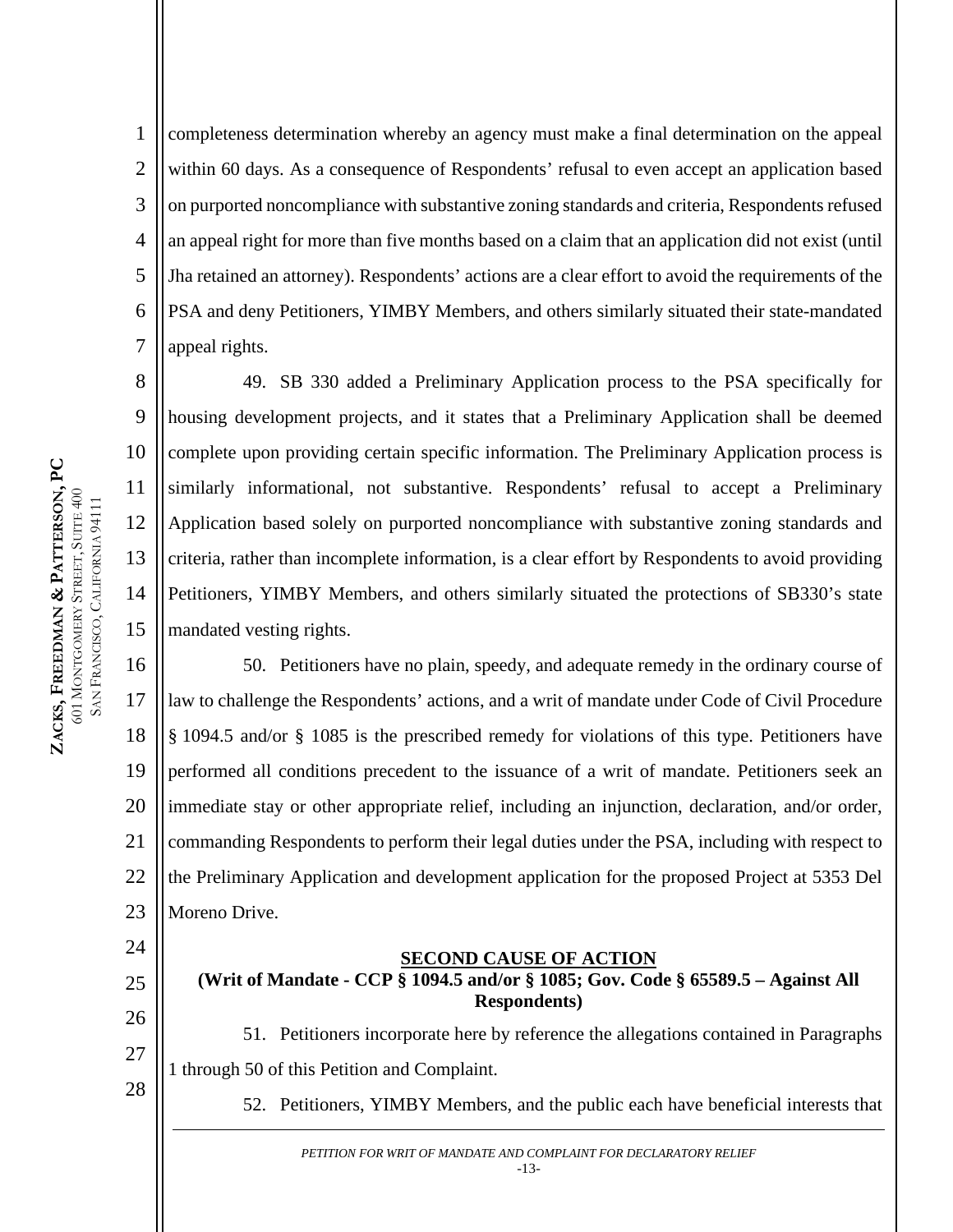have been, and will further be, severely injured and adversely affected if Respondents' actions are not set aside and invalidated, and if Respondents' interpretation of the requirements of the HAA are allowed to be enforced against Petitioners, YIMBY Members, and others similarly situated. Petitioners' interests include ensuring that Respondents comply with state laws requiring that they approve housing development projects expeditiously and at the density allowed by the general plan without requiring a rezoning, in order to address the housing needs of California residents; ensuring that Respondents' actions are in conformity with the requirements of state law; and having those requirements properly executed and their public duties enforced. Petitioners have a clear, present, and legal right to Respondents' performance of their legal duties as described herein Respondents have failed to perform their duties.

11 12 13 14 15 16 17 18 19 20 21 22 53. As detailed above, the HAA provides a process for a local agency to inform applicants whether it considers a housing development project to be not in compliance with applicable, objective general plan, zoning, and subdivision standards and criteria. For projects with 150 or fewer units, the HAA states that written compliance documentation shall be provided "[w]ithin 30 days of the date that the application for the housing development project is determined to be complete" pursuant to the PSA. (Gov't Code  $65589.5(j)(2)$ .) An agency's failure to make a written compliance determination within the specified timeframe results in a project being deemed compliant. Respondents' refusal to accept an application based on purported noncompliance with substantive zoning standards and criteria, rather than incomplete information, is a clear effort by Respondents to also deny Petitioners, YIMBY Members, and others similarly situated their rights under the HAA's state-mandated compliance determination timing provisions.

23 24 25 26 27 28 54. The HAA limits the ability of local governments to disapprove housing development projects that comply with applicable, objective general plan, zoning, and subdivision standards and criteria, or impose conditions that a project be developed at a lower density. The HAA defines "disapprove" as any instance in which an agency "[v]otes on a proposed housing development project application and the application is disapproved, including any required land use approvals or entitlements necessary for the issuance of a building permit."

> *PETITION FOR WRIT OF MANDATE AND COMPLAINT FOR DECLARATORY RELIEF* -14-

1

2

3

4

5

6

7

8

9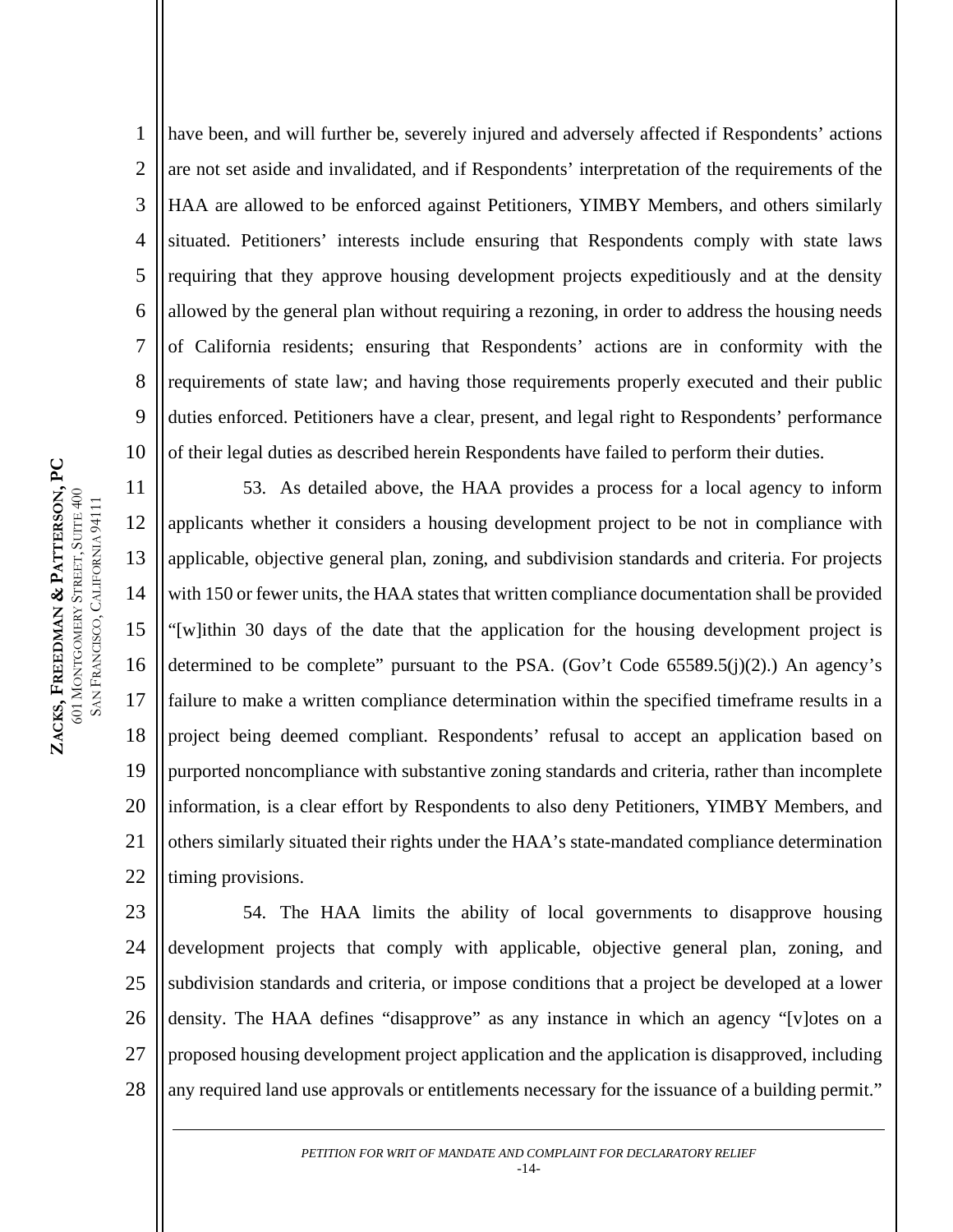1 2 3 4 5 6 7 8 9 10 11 For all intents and purposes, Respondents' action denying Jha's appeal and refusing to process the application unless and until the project density is reduced to be in compliance with the Project Site's RA-1 zoning (rather than the Limited Commercial general plan designation) constitutes a disapproval of the proposed housing development project application. Respondents' action violates the HAA because the density of the proposed Project is consistent with the density allowed in the general plan, and the HAA requires that zoning standards be "applied to facilitate and accommodate development at the density allowed on the site *by the general plan* and proposed by the proposed housing development project." Respondents' refusal to apply zoning standards in a manner that facilitates and accommodates the densities allowed by the general plan denies Petitioners, YIMBY Members, and others similarly situated their rights under the HAA.

12 13 14 15 16 17 18 19 20 55. Additionally, the HAA prohibits an agency from requiring a rezoning when a housing development project is consistent with objective general plan standards and criteria if the zoning for a site is inconsistent with the general plan. Here, the Project is consistent with the Project Site's Limited Commercial general plan standards, but the RA-1 single-family zoning is inconsistent with the general plan because the RA-1 zone only allows for one single-family residence while the Limited Commercial general plan designation allows for higher multi-family densities. Respondents' actions to refuse to process Jha's application without a rezoning is in violation of the HAA. Respondents have denied the HAA's rezoning protections to Petitioners, YIMBY Members, and others similarly situated.

21 22 23 24 25 26 27 56. Petitioners have no plain, speedy, and adequate remedy in the ordinary course of law to challenge the Respondents' actions, and a writ of mandate under Code of Civil Procedure § 1094.5 and/or § 1085 is the prescribed remedy for violations of this type. Petitioners have performed all conditions precedent to the issuance of a writ of mandate. Petitioners seek an immediate stay or other appropriate relief, including an injunction, declaration, and/or order, commanding Respondents to perform their legal duties and obligations under the HAA, including with respect to the proposed Project at 5353 Del Moreno Drive.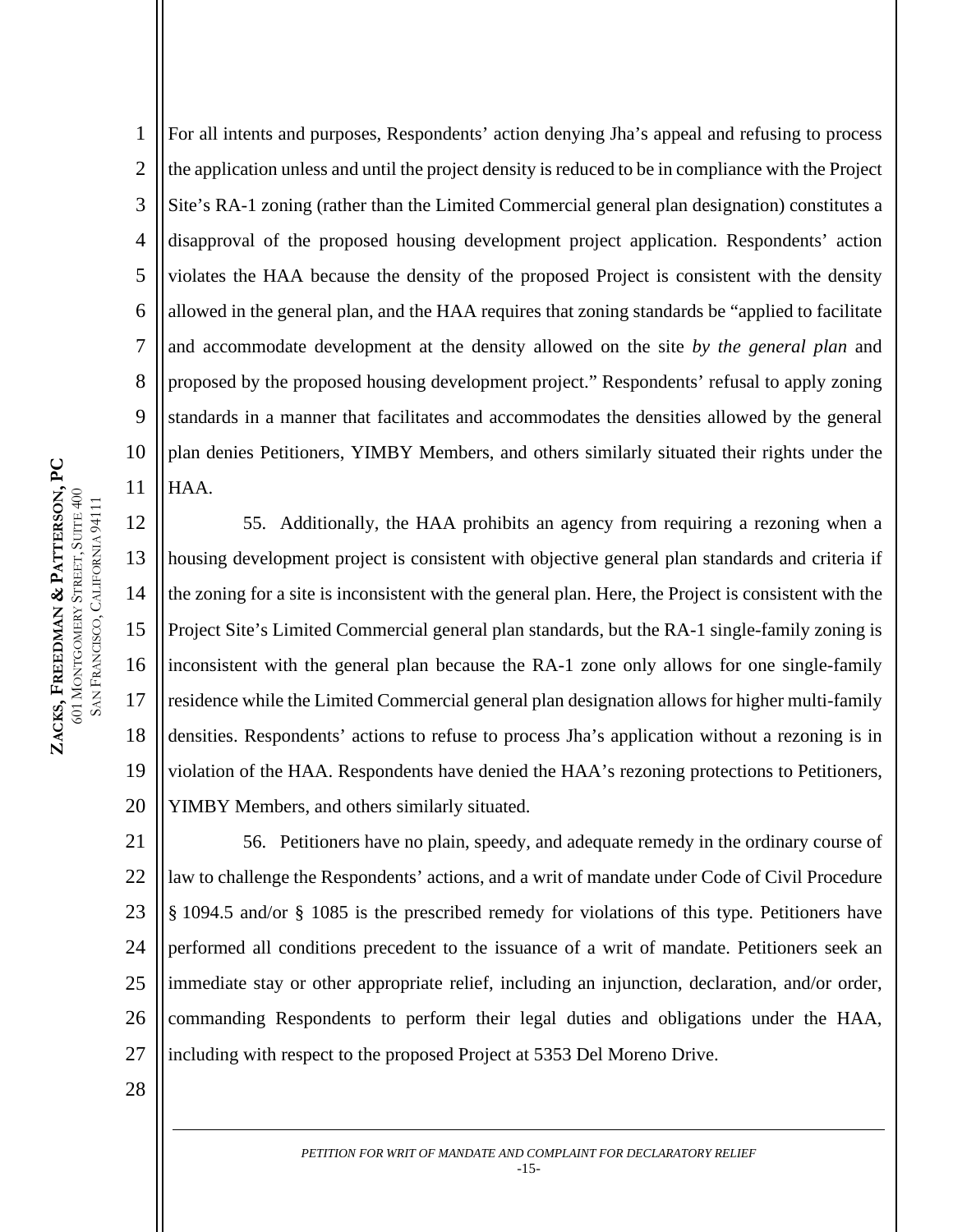1

2

3

4

5

6

7

8

9

10

11

12

13

14

15

16

17

18

19

20

21

 $22$ 

24

**THIRD CAUSE OF ACTION (Declaratory Relief - Code Civ. Proc. § 1060 – Against All Respondents)**

57. Petitioners incorporate here by reference the allegations contained in Paragraphs 1 through 56 of this Petition and Complaint.

58. An actual controversy has arisen and now exists between Petitioners and Respondents concerning their obligations and duties under California statutory law, including but not limited to Respondents' policies and practices which operate to avoid obligations established by state law, such as: (i) requiring "pre-application" referral forms *before* allowing an applicant submit an otherwise complete housing development project permit application; (ii) refusing to consider a housing development project application as being "submitted" for the purposes of the PSA until after Respondents have confirmed they have received a complete application; and, (iii) disregarding the appeal procedures and time limitations applicable to Preliminary Applications and associated housing development project applications under state law. As set forth herein, Petitioners contend that Respondents' actions are prohibited by the state Housing Accountability Act (Gov. Code § 65589.5), state Housing Crisis Act (Gov. Code § 65941.1), and state Permit Streamlining Act (Gov. Code § 65943). Petitioners further contend that Respondents' actions are intended to evade their legal duties and deny Petitioners, YIMBY Members, and others similarly situated their rights under these state laws. Petitioners are informed and believe, and on that basis allege, that Respondents contend in all respects to the contrary. A judicial determination and declaration as to the applicability of state law to Respondents' actions, and of the resulting legal obligations of Respondents, is therefore necessary and appropriate.

23

WHEREFORE, Petitioners demand judgment against Respondents for the following:

25 26 27 28 1. For writ of mandate or other appropriate relief, including an injunction, declaration, and/or order, commanding Respondents to review and process development applications pursuant to the state Permit Streamlining Act's provisions, including refraining from refusing to accept development applications and denying appeal rights based on

> *PETITION FOR WRIT OF MANDATE AND COMPLAINT FOR DECLARATORY RELIEF* -16-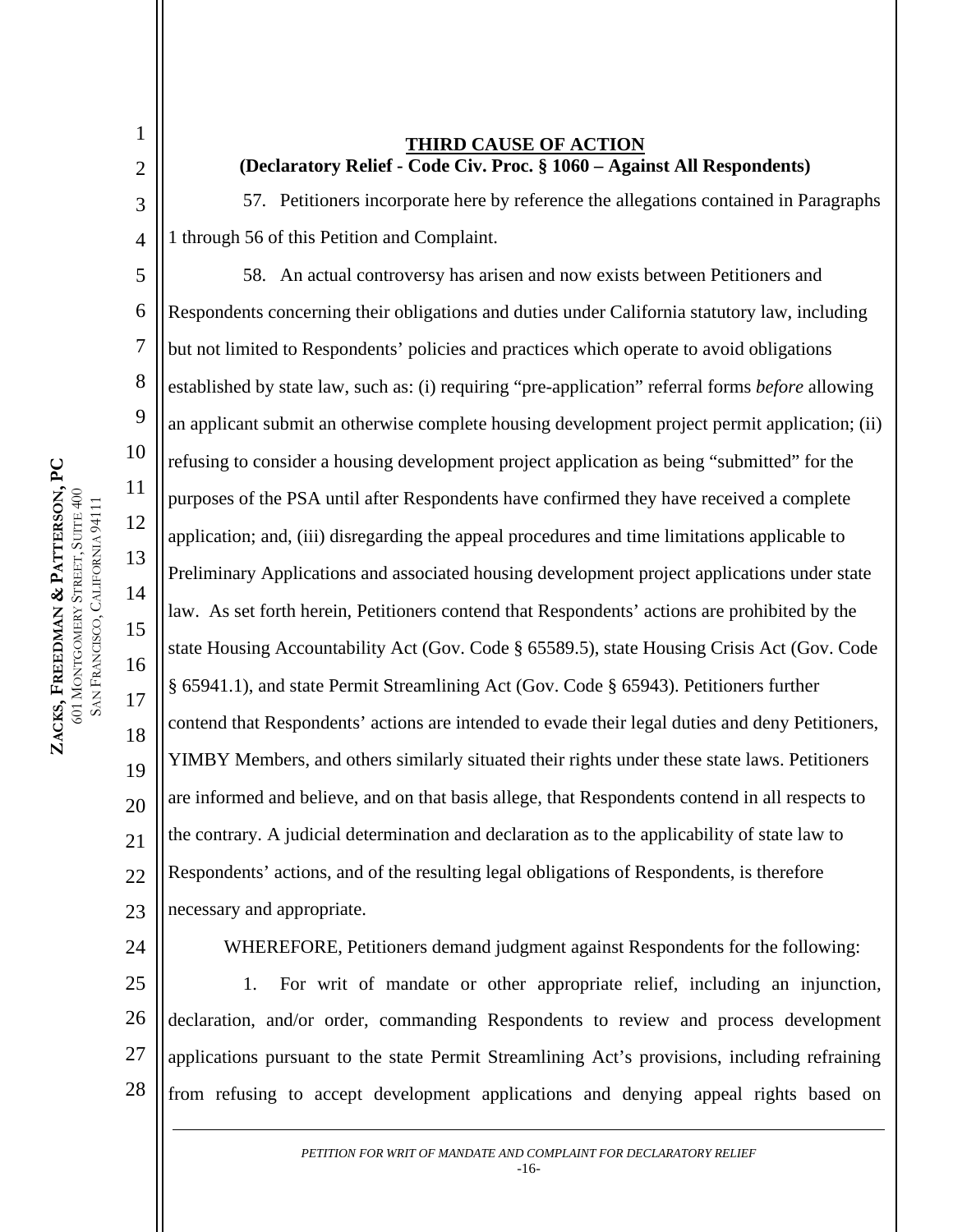"incomplete" applications;

1

7

8

9

10

11

12

13

14

15

16

17

18

19

2 3 4 5 6 2. For writ of mandate or other appropriate relief, including an injunction, declaration, and/or order, commanding Respondents to review and process housing development project Preliminary Applications pursuant to the provisions of SB 330, including refraining from refusing to accept a Preliminary Application and denying vesting rights based on "incomplete" Preliminary Applications;

3. For writ of mandate or other appropriate relief, including an injunction, declaration, and/or order, commanding Respondents to comply with the Permit Streamlining Act and SB 330 with respect to the proposed Project at 5353 Del Moreno Drive including, but not limited to, an order that the Project's Preliminary Application and development application are deemed complete;

4. For writ of mandate or other appropriate relief, including an injunction, declaration, and/or order, commanding Respondents to review and process housing projects according to state Housing Accountability Act standards, including refraining from using an "incomplete" application determination to evade the compliance determination timing provisions; applying zoning standards in a manner that does not facilitate and accommodate densities allowed by the general plan; and requiring rezoning where zoning standards are inconsistent with the general plan;

20 21 22 23 24 5. For writ of mandate or other appropriate relief, including an injunction, declaration, and/or order, commanding Respondents to comply with the Housing Accountability Act with respect to the proposed Project at 5353 Del Moreno Drive, including, but not limited to, an order that the Project is deemed compliant and directing Respondents to approve the housing development project within 60 days due to Respondents' bad faith actions pursuant to Gov. Code § 65589.5;

6. For costs of suit herein;

27 28 7. For reasonable attorneys' fees under Code of Civil Procedure § 1021.5 and Gov. Code § 65589.5;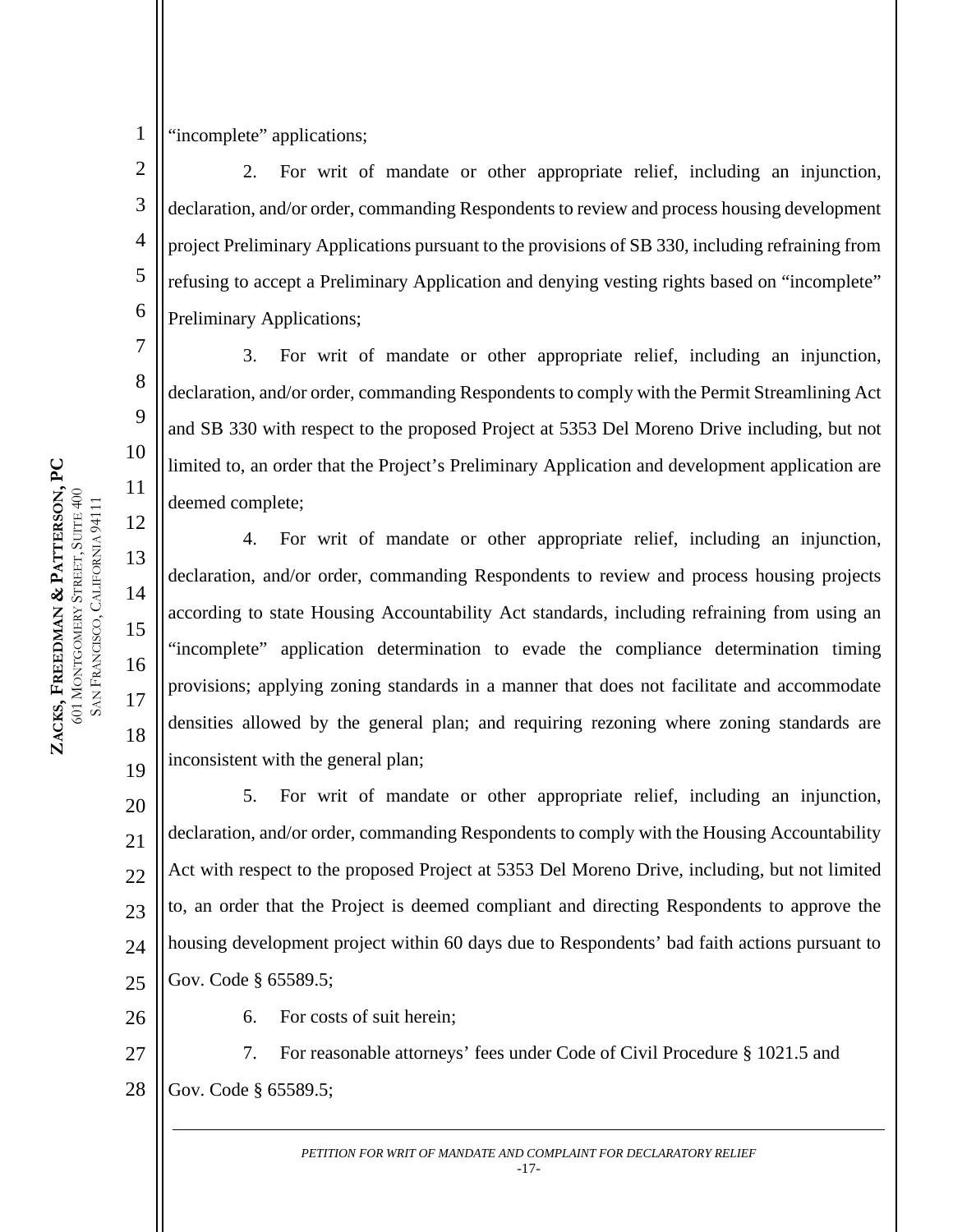ZACKS, FREEDMAN & PATTERSON, PC<br>601 MONTGOMERY STREET, SUITE 400<br>SAN FRANCISCO, CALIFORNIA 94111 **ZACKS, FREEDMAN & PATTERSON, PC** 601 MONTGOMERY STREET, SUITE 400 SAN FRANCISCO, CALIFORNIA 94111

| $\mathbf{1}$   | 8.                                                               |                          | For fines and penalties to be assessed pursuant to Gov. Code $\S$ 65589.5; and |
|----------------|------------------------------------------------------------------|--------------------------|--------------------------------------------------------------------------------|
| $\overline{2}$ | 9.<br>For any other relief that the Court deems just and proper. |                          |                                                                                |
| 3              |                                                                  |                          |                                                                                |
| $\overline{4}$ |                                                                  | Dated: November 24, 2021 | ZACKS, FREEDMAN & PATTERSON, P.C.                                              |
| 5              |                                                                  |                          |                                                                                |
| 6              |                                                                  |                          |                                                                                |
| 7              |                                                                  |                          | Ryan J. Patterson<br>By:<br>Attorneys for Petitioners Yes in My                |
| 8              |                                                                  |                          | Backyard and Sonja Trauss                                                      |
| 9              |                                                                  |                          | <b>FAX SIGNATURE</b>                                                           |
| 10             |                                                                  | Dated: November 24, 2021 | JEFFER MANGELS BUTLER & MITCHELL,<br><b>LLP</b>                                |
| 11             |                                                                  |                          |                                                                                |
| 12             |                                                                  |                          |                                                                                |
| 13             |                                                                  |                          |                                                                                |
| 14             |                                                                  |                          | Daniel Freedman<br>Вÿ<br>Attorneys for Petitioner Janet Jha                    |
| 15             |                                                                  |                          |                                                                                |
| 16             |                                                                  |                          | <b>FAX SIGNATURE</b>                                                           |
| 17             |                                                                  |                          |                                                                                |
| 18             |                                                                  |                          |                                                                                |
| 19             |                                                                  |                          |                                                                                |
| 20             |                                                                  |                          |                                                                                |
| 21             |                                                                  |                          |                                                                                |
| 22             |                                                                  |                          |                                                                                |
| 23             |                                                                  |                          |                                                                                |
| 24             |                                                                  |                          |                                                                                |
| 25             |                                                                  |                          |                                                                                |
| 26             |                                                                  |                          |                                                                                |
| 27             |                                                                  |                          |                                                                                |
| 28             |                                                                  |                          |                                                                                |
|                |                                                                  |                          |                                                                                |
|                |                                                                  |                          | PETITION FOR WRIT OF MANDATE AND COMPLAINT FOR DECLARATORY RELIEF<br>$-18-$    |
|                |                                                                  |                          |                                                                                |
|                |                                                                  |                          |                                                                                |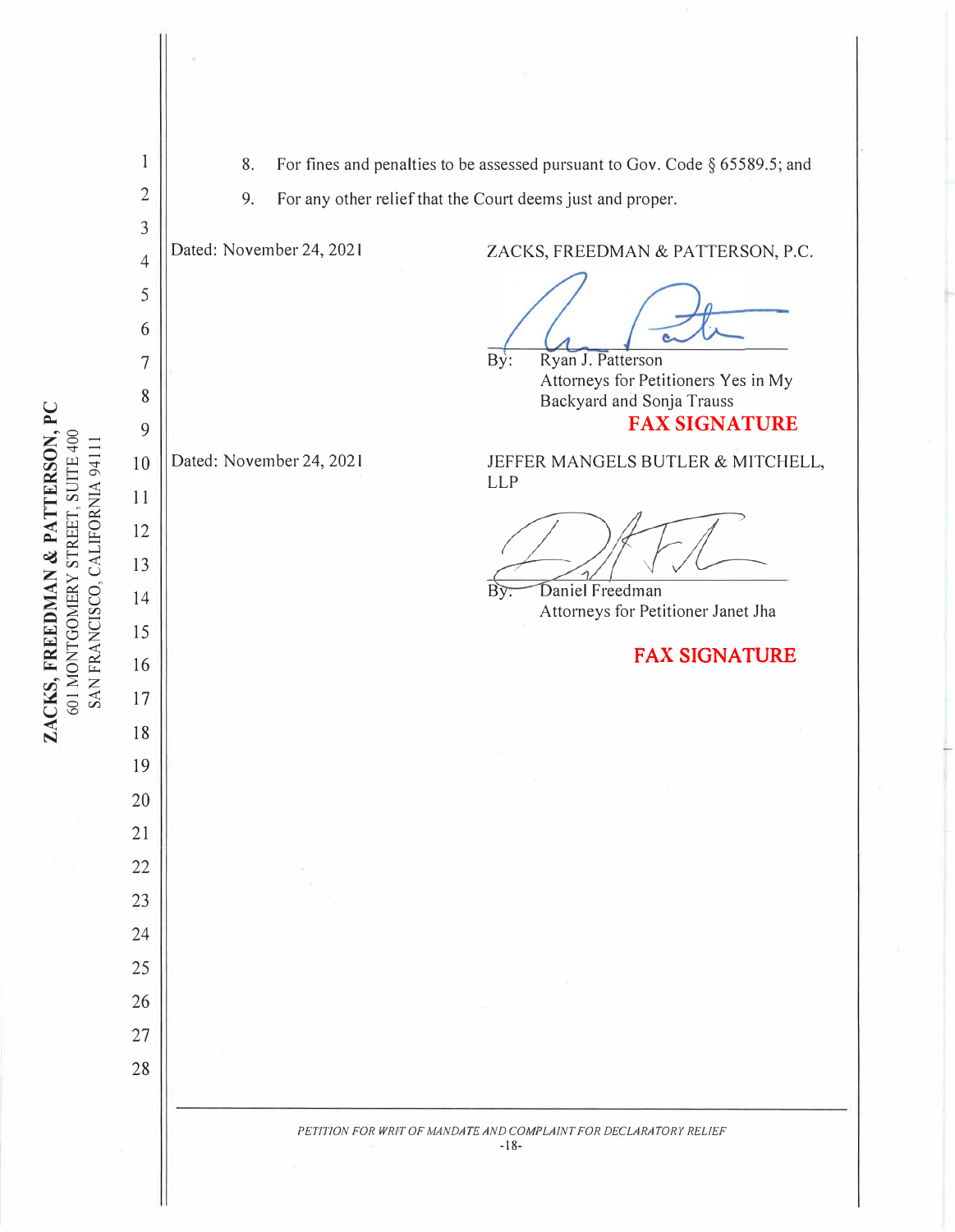3

4

5

6

7

8

9

10

11

12

# **VERIFICATION**

I, Sonja Trauss, declare as follows:

 $\mathbf{I}$ 

•

• •

2. I have read the foregoing Petition for Writ of Mandate, Prohibition, or Other Extraordinary Relief; and Complaint for Declaratory Relief and know its contents. The matters stated in the Petition for Writ of Mandate, Prohibition, or 'Other Extraordinary Relief; and Complaint for Declaratory Relief are true of my own knowledge, except as to those matters that • • •• are alleged on information and belief, and as to those matters I believe them to be true.

1. I am a natural person and a resident of the State of California. I am a petitioner in this action, the Executive Director of petitioner Yes in My Back Yard ("YIMBY"), and a member of YIMBY Action. I am authorized to verify this Petition for Writ of Mandate, Prohibition, or Other Extraordinary Relief; and Complaint for Declaratory Relief; on behalf of YIMBY. ..